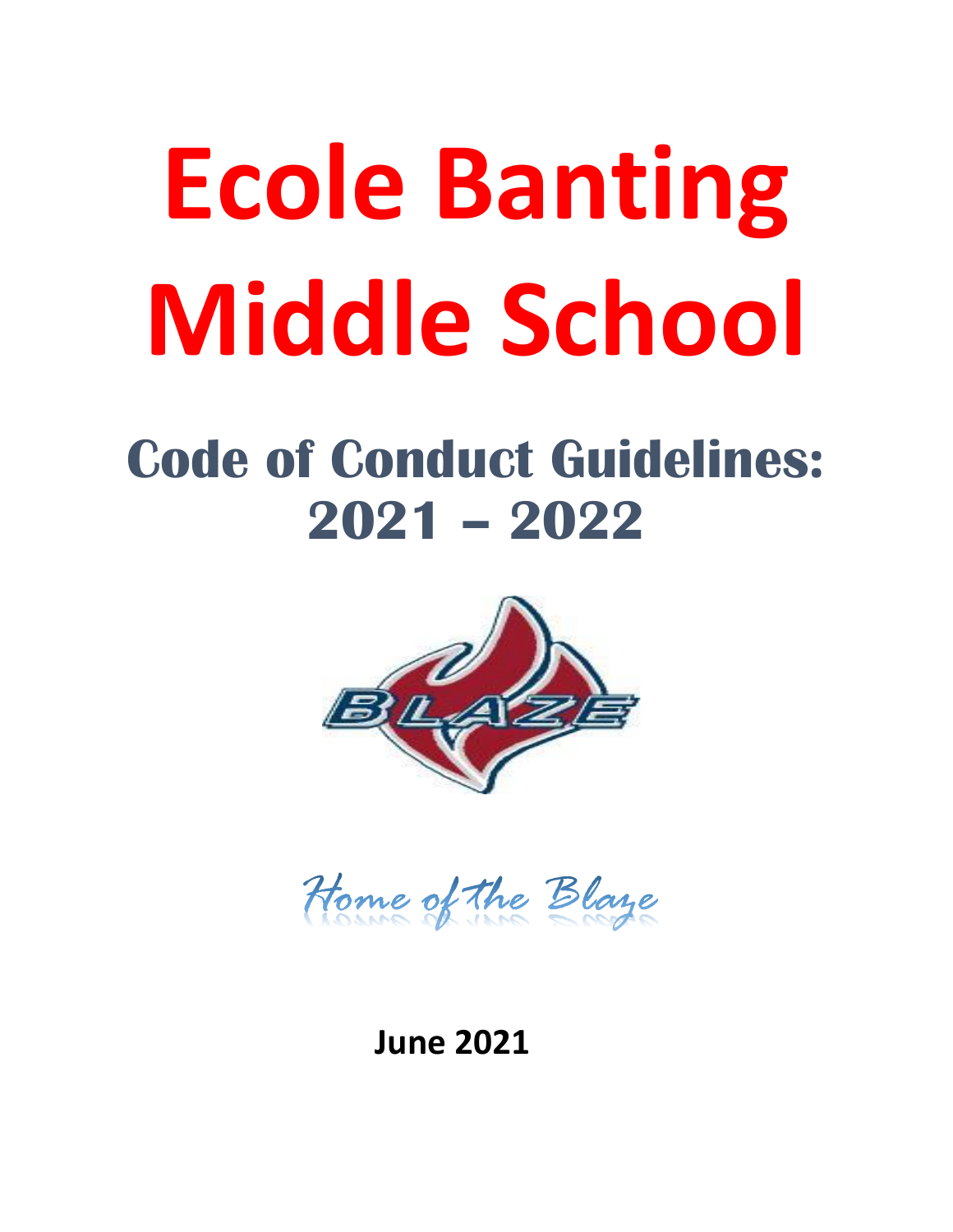# **École Banting Middle School Code of Conduct 2020-2021**

**I. INTRODUCTION** This Code of Conduct is a result of collaboration between the parents, students and staff of our school community and is designed to reflect and clearly communicate what we, as a school community, value and expect in terms of student behaviour. It should be pointed out that we believe that the primary responsibility for the development of character, morals and strong values, rests with the parent and the family. The school acts as a support system for reinforcing positive behaviour that is taught, reinforced and expected by parents and guardians at home. That being said, the only way that we, as a school community, can help our students reach their full potential, is to work together as a team. Decisions will be made by school personnel, in consultation with parents, based on the content of this document, which reflects what our school community values and believes in.

# **II. CODE OF CONDUCT: KEY ELEMENTS**

**1. Process**: The Code of Conduct is reviewed annually. This process is collaborative and actively involves the PAC, teachers and student reps. Changes each year represent our stakeholder groups. The result is a code of conduct that represents the values and beliefs of our school community.

**2. Communication**: The school will take the following steps to communicate expectations to students and the greater school community:

 $\Box$  Expectations regarding behavioural conduct will be E-mailed home and posted on our website

❑ Parents will be asked to read this and fill out an online acknowledgment that they have read it

 $\Box$  Expectations will be stated clearly at the first school assembly during the first week of school in September

 $\Box$  Each classroom teacher will thoroughly review school-wide and classroom expectations with their class at the beginning of September and will be reviewed throughout the year

 $\square$  The school code of conduct will be discussed and reviewed at our first staff meeting, first team leader meeting, and our first support staff meeting (including noon hour supervisors).  $\square$  The school code of conduct will be attached to the WCB form all employees must sign when they are new to a building and will also be added to all TOC plans/TOC books and support staff plans/books.

❑ The school code of conduct will be posted on the school website

 $\square$  Specific behavioural expectations will be posted in the classroom in the form of the classroom charter

 $\square$  Reminders will be given to individuals, teams or the whole school as deemed necessary throughout the school year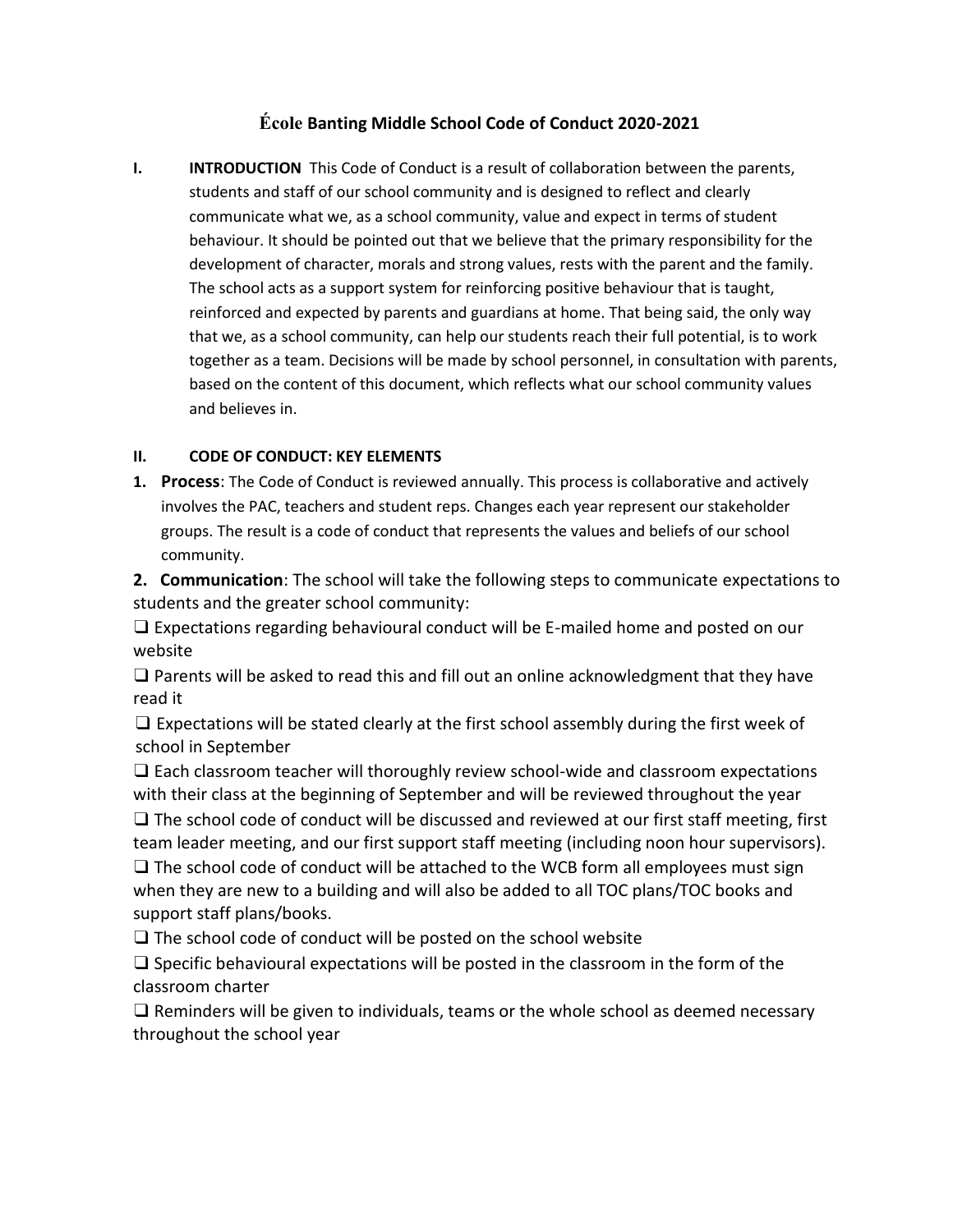# **3. Implementation**

❑ Each class will receive direct instruction on issues regarding bullying, intimidation and harassment by the end of September

 $\Box$  The school will continue to use the 6 R's (see 6b) which clearly outlines student expectations for both in school and out of school activities.

❑ School-wide responsibilities are discussed with students about behaviour on both a structured and incidental basis. Parents are contacted when there is a behavioural issue and we discuss our Code of Conduct and ask for follow up at home, so students understand that the school and home are on the same page with the Code of conduct.

❑ Our extra-curricular programs, based completely on voluntary contributions on the part of the staff and parent volunteers, is designed to engage students in positive activities, enhancing their school experience and giving them additional opportunities to learn about the concepts of respect, responsibility, safety, sportsmanship, etc.

 $\square$  Behaviour incidences are discussed individually with staff members at team leader meetings, PAC meetings, team meetings, Case Management meetings, and at some staff meetings. At these meetings, we discuss trends, patterns and have open and frank dialogue regarding reviewing and improving our code of conduct and school-wide proactive and reactive behavioural strategies

# **4. Monitoring and Review**

❑ Our school uses a system of behaviour referral forms, which allow us to track the number and type of behavioural incidents. These incidents are tracked on a regular basis and are available for all staff to view

 $\Box$  SBT and Teaming – we have weekly School Based Team Meetings to identify and support students who require additional behavioural support. In addition, each team meets at least once per week to specifically discuss and plan how to support students that require additional assistance and mentorship.

# **5. Alignment**

❑ Administrators from our family of schools meet annually to compare our respective codes of conduct and school-wide discipline systems. Although it is recognized that there is a need for some school-wide autonomy, schools are attempting to strive for continuity in terms of language used with students regarding safety and belonging.

# **6. Standards**

# **a) Statement of Purpose**

• To continue to establish and maintain a respectful, safe, caring and orderly environment which enables a positive learning environment for all.

• To clarify and outline school expectations and acceptable student conduct while at school, in the community and while acting as school ambassadors during field trips, sports outings, etc. This includes any activity at any time in any location that will have impact on the school environment.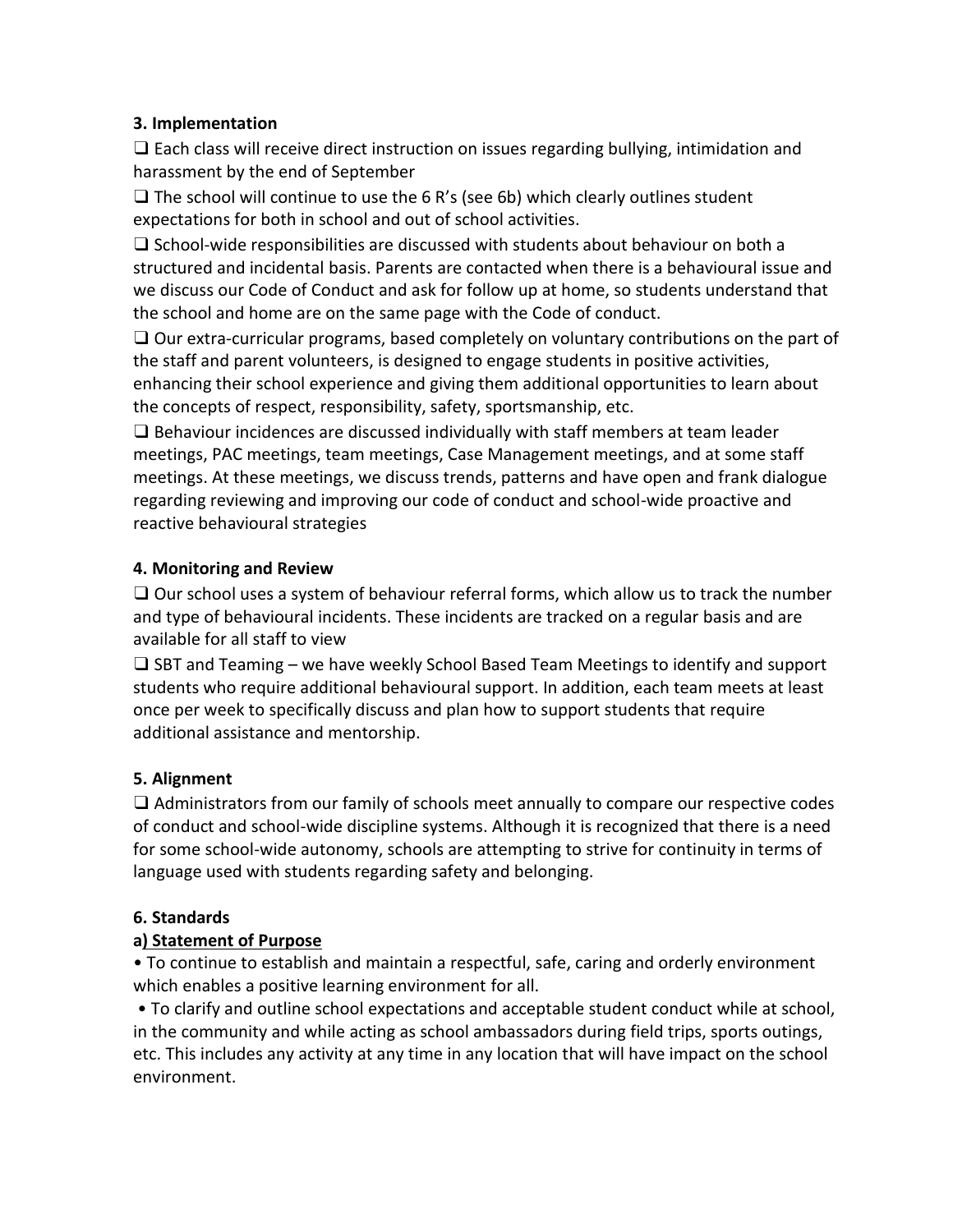# **b) Conduct Expectations:**

Acceptable Conduct: Our school's conduct is summarized by "The Six R's"

**• Relationships:** Relationships are healthy connections between students and adults in the school setting that foster positive social interaction and establish a nurturing environment of trust and support. Our actions are expected to help maintain and strengthen caring relationships.

- **Respect:**
- $\triangleright$  Respecting the rights of others
- $\triangleright$  Respecting others' belongings and school property
- $\triangleright$  Respecting our school environment
- $\triangleright$  Respecting ourselves by striving always to be the best that we can be
- **Responsibilities:**

 $\triangleright$  Being responsible for the actions that we take and the consequences of those actions. Banting is a community. Be a leader; assist and guide those who require assistance and guidance. Be involved.

# **• Rights:**

 $\geq 0$ ur school community expects that the rights of all to feel safe and to learn will be respected at all times. The rainbow flag we have at our entrance embodies this.

 $\triangleright$  Understanding the relationship between rights and responsibilities

**• Rules:** 

 $\geq$  Our school has rules so that we all know what to expect and what is expected of us as individuals

- $\geq 0$ ur rules are developed by the members of our school community
- $\geq 0$ ur school rules are posted in every classroom in the form of a classroom charter
- **Routines:**

 $\geq 0$ ur routines are simple day to day expectations that we all need to do automatically and which help make our school run in an orderly manner

# Unacceptable Conduct

• Anything which interferes with the rights of anyone in our school community to feel safe and to learn.

• École Banting Middle School promotes the values expressed in the BC Human Rights Code respecting the rights of all individuals - Students shall not discriminate against others on the basis of race, religion, colour, ancestry, place of origin, sex or sexual orientation, or disability, or for any other reason set out in the Human Rights Code of British Columbia, nor shall a student publish or display anything that would indicate an intention to discriminate against another, or expose them to contempt or ridicule, on the basis of any such grounds.

• Anything which demonstrates a lack of caring for oneself and anyone else in the school community, specifically, any behaviour which might, either intentionally or not, result in a member of our school community feeling bullied, harassed, intimidated or excluded, including: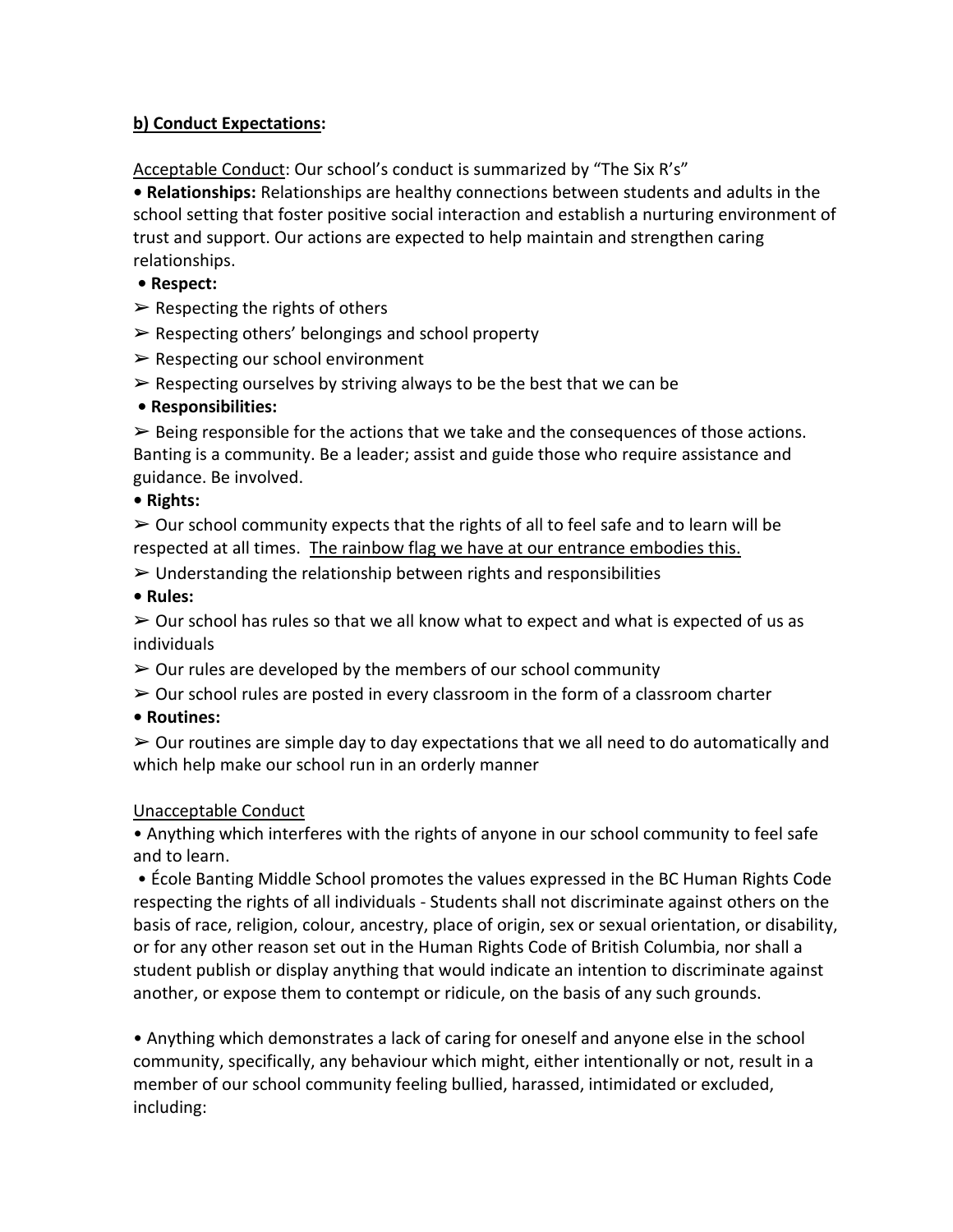o Physical violence of any kind

o Cyberspace misconduct: Threatening, harassing, unkind or disrespectful communication through the use of technology/electronic media such as Snapchat, Instagram, other social networking sites, email, text messaging, cellular phones, chatrooms, use of webcams, etc. o Putdowns, teasing, name calling, unkind/inappropriate gestures or actions

o Discriminatory behaviour such as a verbal, written or gestured comment regarding any aspect of a person in our school community

# o Exclusion of others

• Illegal acts such as possession of fireworks, a weapon or replica weapon, or possession of illegal substances such as E-cigarettes, vapes, drugs or alcohol. Weapons include, but are not limited to, knives of any kind, all BB guns and any other item which could be used to intentionally harm another person.

• Theft or vandalism to school property or the property of individuals within the school community

*\*These behaviours are examples only. This is not intended to be an all-inclusive list.*

**Rising Expectations** - As students in our middle school mature and progress from grade six to eight, there is a rising expectation of personal conduct and exemplary behaviours. Students are expected to:

- Make choices which model positive behaviour for their peers and younger students
- Engage in leadership activities which 'give back' to the school community
- Accept an increasing degree of responsibility for their actions
- Assist others in making responsible, mature decisions

# **c) Consequences**

The core of the word discipline is the word disciple – to learn. Progressive discipline in our school will continue to focus on helping students learn to make more positive choices in the future.

• Consequences will be applied in cases where students choose not to meet the expectations of our school community and will be implemented based on the severity and frequency of the behaviour. Mitigating factors will always be taken into account.

• Consequences and support will be preventative and restorative as opposed to punitive • Consequences will focus on the repairing of relationships where necessary so that further problems do not arise.

• Students should be aware that they may be subject to discipline for on or off campus misuse of technology if it negatively impacts the school environment.

• Some disciplinary methods could include one or more of the following consequences: -*Most all situations involve some restorative justice or restorative action*

o Discussion at the classroom, team or office level

o Reflection papers

o Reflective time

o Making up lost time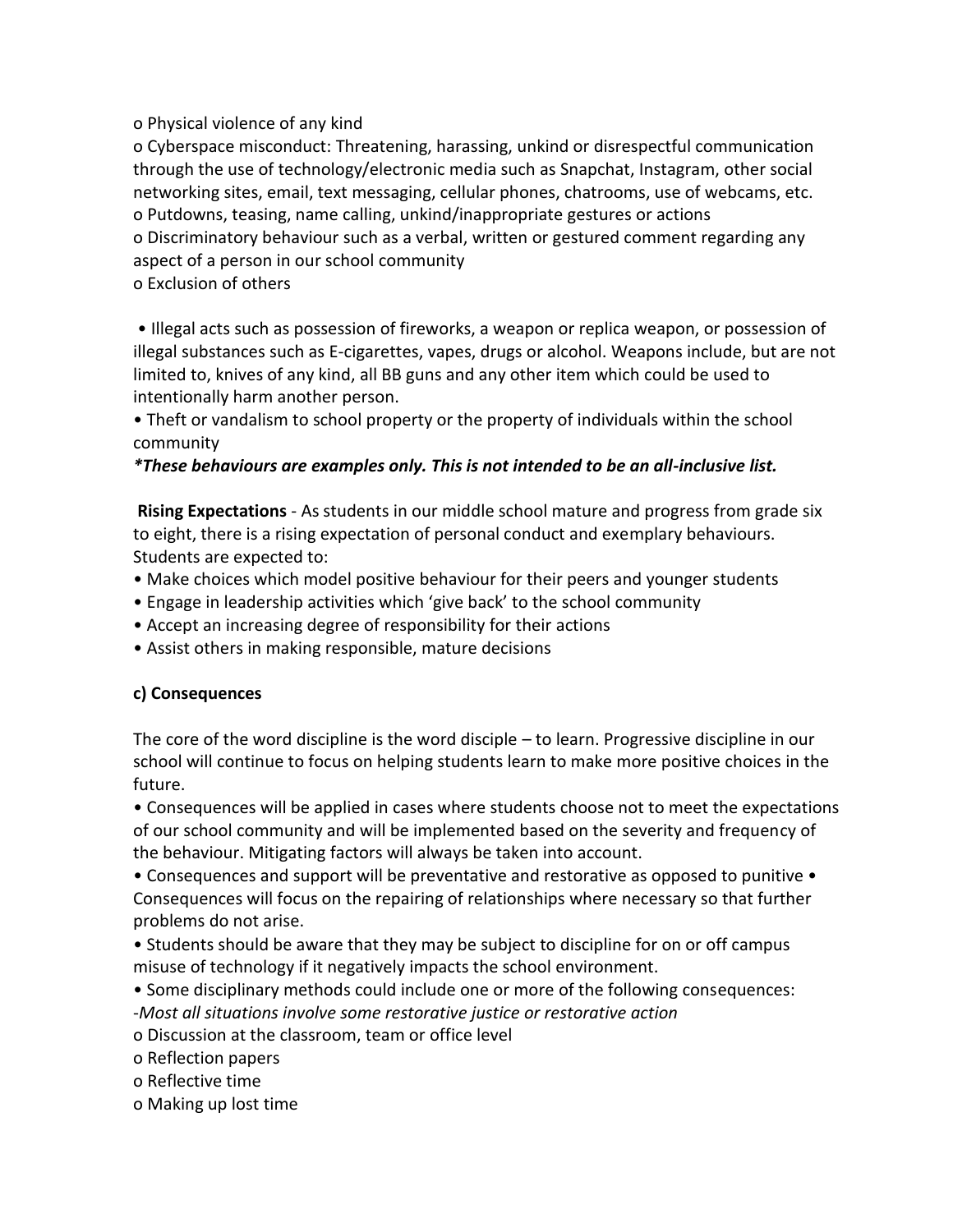o Community service

o Small group mediations

o School or community counselling

o Removal of privileges

o Individual behaviour support plans o Informal suspension – in school or out of school

o Formal suspension as per District Code of Conduct – in school or out of school

o RCMP involvement

Special considerations may apply to the imposition of consequences on a student with special needs if the student is unable to comply with this Code of Conduct due to a disability of an intellectual, physical, sensory, emotional, or behavioural nature.

# **d) Notification**:

Depending on the nature of the unacceptable behaviour, the school staff will contact the following people, in a timely manner:

• The parent or guardian of the student who has broken the code of conduct (this may be through a written note to be signed, an email or a phone call, depending on the severity of the issue)

- Parents of a victim of bullying or intimidation will be notified directly
- Coquitlam School District officials will be contacted as required by school district policy if there has been a breach of district policy
- Police and other agencies as required by law
- The school staff and community as deemed appropriate by the school and/or district administration

# **SPECIFICS TO ECOLE BANTING MIDDLE SCHOOL**

The middle years of growing up-ages 11 through 14 are times of rapid physical, mental, and emotional change for early adolescents. These young people learn best in an educational environment that encourages them to convert their energy and enthusiasm into knowledge and skills. Middle schools provide that environment.

Middle school teachers, counselors and support staff understand the unique needs of early adolescence. Learning takes place in a safe, nurturing environment where students explore while discovering new talents and skills. This environment helps students build confidence and a positive self-image.

As young children mature and move towards adolescence, middle schools help them become aware of their physical and emotional changes, while at the same time developing skills that foster academic success. Through the middle years, students are encouraged to develop new learning-skills and self-directed techniques that prepare them for secondary and the years that lie beyond.

# **BANTING SCHOOL GOALS**

- **1) Enhancing inclusive restorative classroom practices that support the diverse academic and socioemotional needs of our learners via the new BC curriculum.**
- **2) Supporting students in becoming increasingly independent and critical thinkers who:**
	- **take ownership of their learning and understand that risk taking is a part of personal growth**
	- **contribute in a positive manner to actively build and maintain a healthy school community**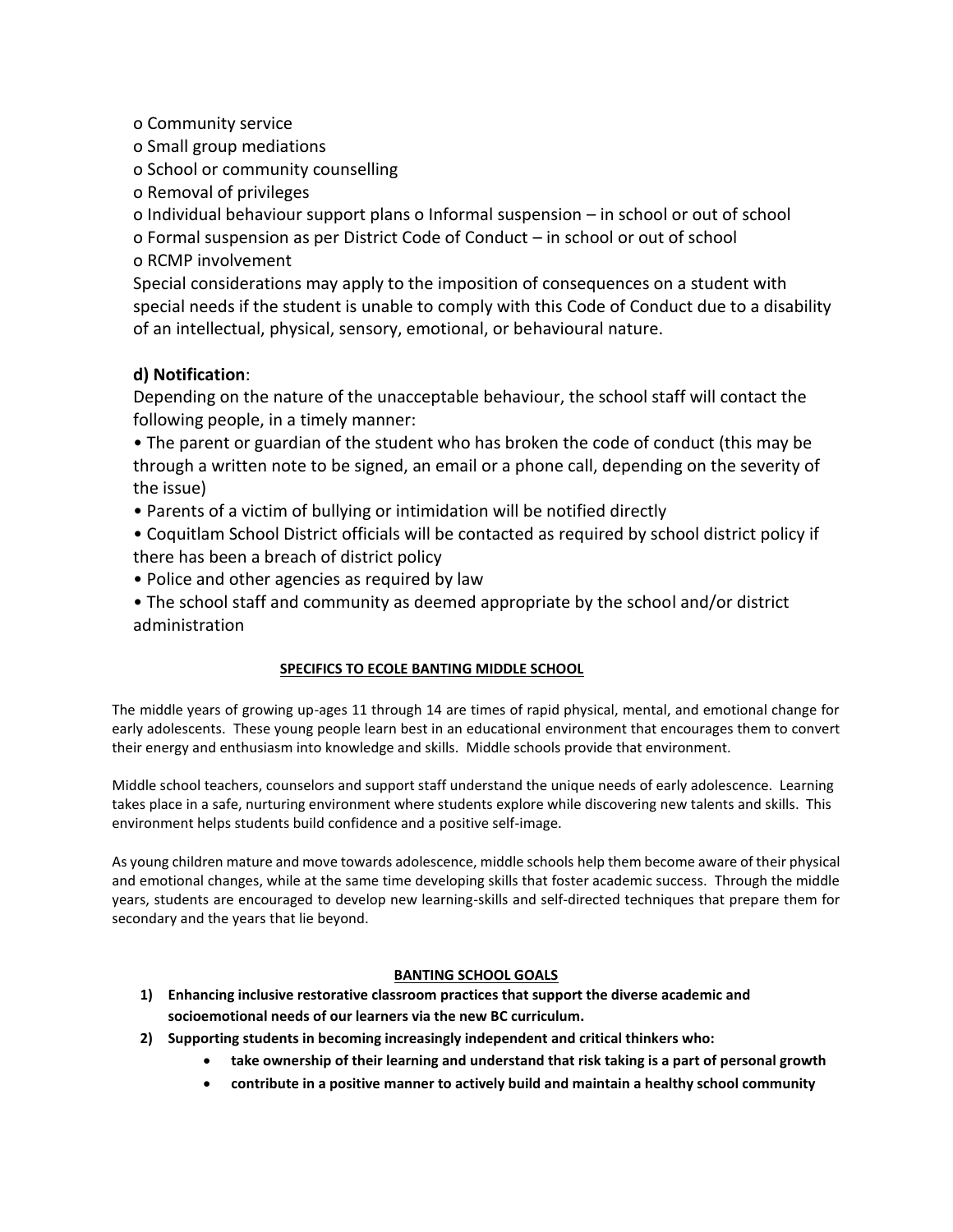#### **BUILDING BANTING'S COMMUNITY**

Our school motto is "PRIDE", which forms the foundation of school life at Banting. Banting PRIDE describes the appropriate behaviours for students in all locations of the school, is taught to students in classrooms and referred to throughout the school year.

**Power of Courage <b>Force de Courage Force de Courage R**espect & **R**esponsibility **I**nclusion **I**nclusion **E**mpathie **D**etermination **R**espect & **R**esponsabilité **E**mpathy **T**énacité

**E**loquence

#### **PARENT PHONE NUMBERS AND ADDRESS CHANGES**

It is of paramount importance that the school has accurate records of parents' home and work numbers. **Please inform us immediately of phone number or address changes during the year,** so we can keep our records up-todate.

#### **MEDICAL ALERTS**

If your child has a medical condition that requires precautionary treatment of medication at school or has symptoms of which we should be aware, please complete a **Medical Alert Form** found online in our community portal.

#### **SCHOOL OFFICE**

The school office is open from 8:00 a.m. until 4:00 p.m. Monday to Friday. The office staff will be pleased to assist you. The school number is 604-939-9247.

#### **NEWSLETTER & COMMUNICATION**

We send communiques via E-mail home an average of about twice a month. We advise parents and students to regularly check the Banting website for updated news, announcements, and calendar items.

#### **BANTING PARENT ADVISORY COUNCIL (P.A.C.)**

All Banting parents belong to the PAC and are encouraged to attend the monthly meetings. These meetings provide an opportunity for parents, school staff and community members to share ideas and discuss educational issues as they pertain to our middle school. Watch for meeting dates in our school newsletter, the PAC Newsletter or visit the PAC page of our community portal.

#### **SCHOOL FEES & KEV**

Activity fees support school wide activities for all students, such as: student leadership events, clubs, cultural performances, lock rental and replacement, and special event celebrations. If payment of the activity fee causes a financial hardship, please contact the school principal. Middle school activity fees are set by the School Board at \$35.00.

The District has moved to an online payment and permission portal called KEV. Notifications of field trips and other events that require payment or permission will be emailed via this portal.

#### **VISITORS**

In order to support a safe academic environment for all students, we have a No Visitors Policy. Only parents and people conducting business at the school are welcome. Relatives from out of town that are students or students from other schools who are on a non-instructional day, are not expected to visit during the school day. All visitors are asked to check in at the office upon arrival at the school.

#### **COMMUNITY PORTAL**

Be sure to check our community portal for information and updates. **[www.sd43.bc.ca/banting](http://www.sd43.bc.ca/banting)**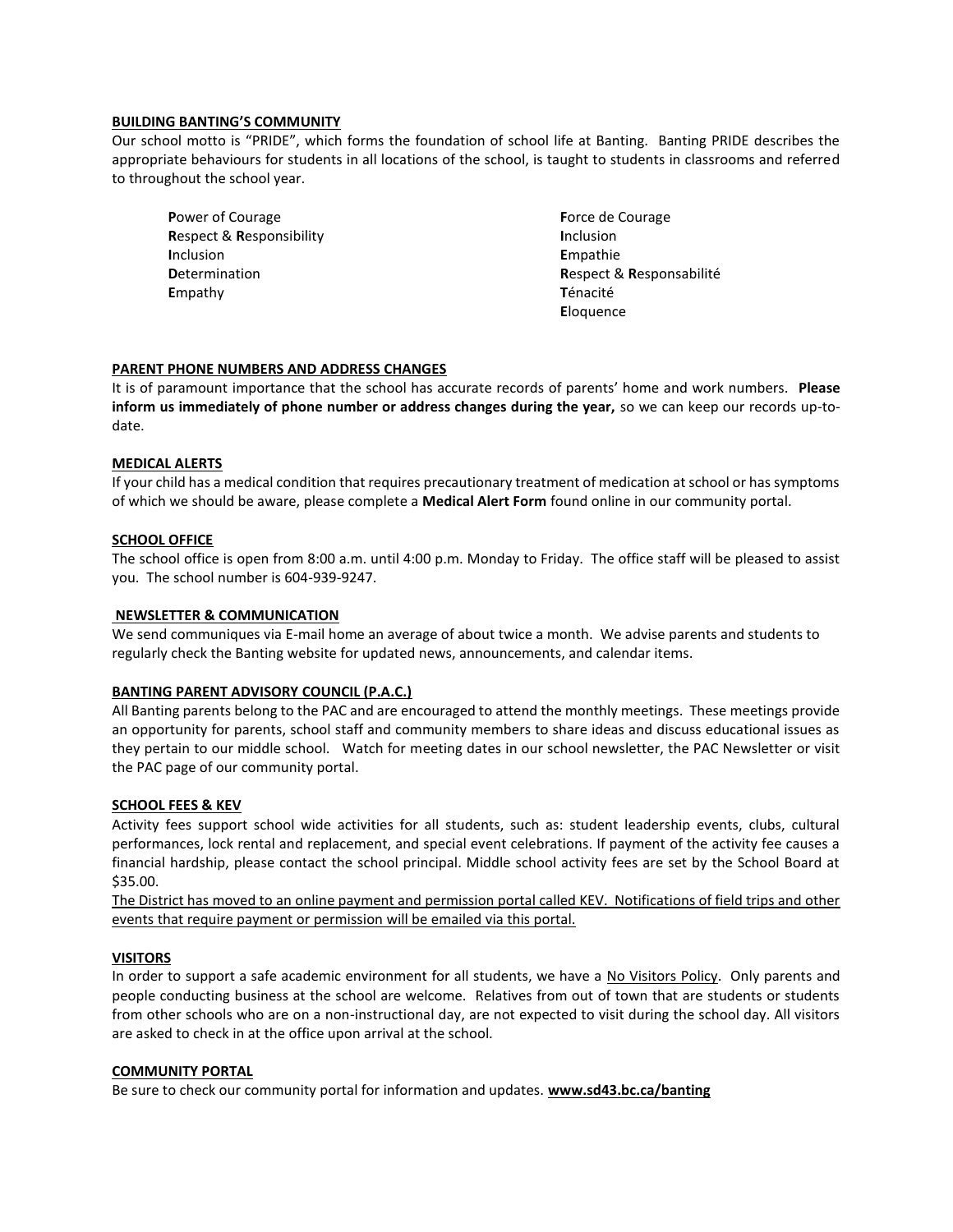#### **TRAFFIC**

We ask for your assistance when dropping off and picking up your children at school. Please drive with caution around our school and move forward in our limited drop off area. We suggest arriving at school after 3:10 in order to avoid and not contribute to the congestion. We ask everyone to please respect the posted signage, paying special attention to Exits and Entrances. Please ensure you are beside the curb when picking up or dropping off students eg.-no double parking.

#### **STUDENT ILLNESS**

The office is not permitted to issue medication. Students who feel too ill to remain in class should obtain permission from the classroom teacher before reporting to the office. If your child will not be attending school for any reason, including illness, please notify the school by phone or online

#### **ATTENDANCE**

It is a joint parental and student responsibility to ensure that students are at school and on time every day. Attendance is taken each morning and the names of absent students are recorded at the office. If the office has not been informed of the child's absence by parents, an attempt will be made to contact them. This is for safety reasons.

Parents can help staff monitor attendance by phoning the office anytime to inform us of the child's absence each day the child is away. There is an answering machine for after hours or early calls. Alternatively, you can complete an Absence Report online in our community portal.

If a child must leave early for an appointment or other commitment, please notify the office by either submitting an Absence Report online indicating the time and reason for early dismissal, sending a note with the child or calling the office by 9:00 am. If a child is ill and wishes to go home early, a parent will be contacted and informed of the situation before the child is dismissed.

#### **LATES**

At Banting Middle School we believe it is very important that students arrive at school on time, ready to work. Being on time prepares students for work and other activities outside of school: a life skill necessary to succeed after graduation. Late arrivals have the dual effect of hindering a student's academic progress, as well as disrupting the teacher and the class as a whole, missing important information and calendar items as well as missing daily announcements.

If a student arrives late to school, he/she must sign in at the office. A student who is late once a month will be excused.

The second time late in a month, the student will be expected to complete a reflection sheet designed to help the student come up with a plan to arrive at school on time, and to inform parents.

On the third, and any subsequent late arrivals to school in a month, the student will owe back the time to the office. Students should arrive at the school by 8:30am to allow them time to go to their locker before the first bell.

#### **CLOSED CAMPUS**

Students are not allowed to leave the school grounds during school hours without written parental permission.

#### **STUDENT RESPONSIBILITIES AND EXPECTATIONS**

Since promoting success is our major goal, we have a code of rights and responsibilities, which, if adhered to, will promote student success.

- I have a **RIGHT** to learn in this school. It is my **RESPONSIBILITY** to attend all classes punctually, complete assignments and work cooperatively in the classroom.
- I have a **RIGHT** to hear and be heard. It is my **RESPONSIBILITY** to listen while others are speaking.
- I have a **RIGHT** to be respected in this school. It is my **RESPONSIBILITY** to treat others with respect to not tease, harass or discriminate against other people.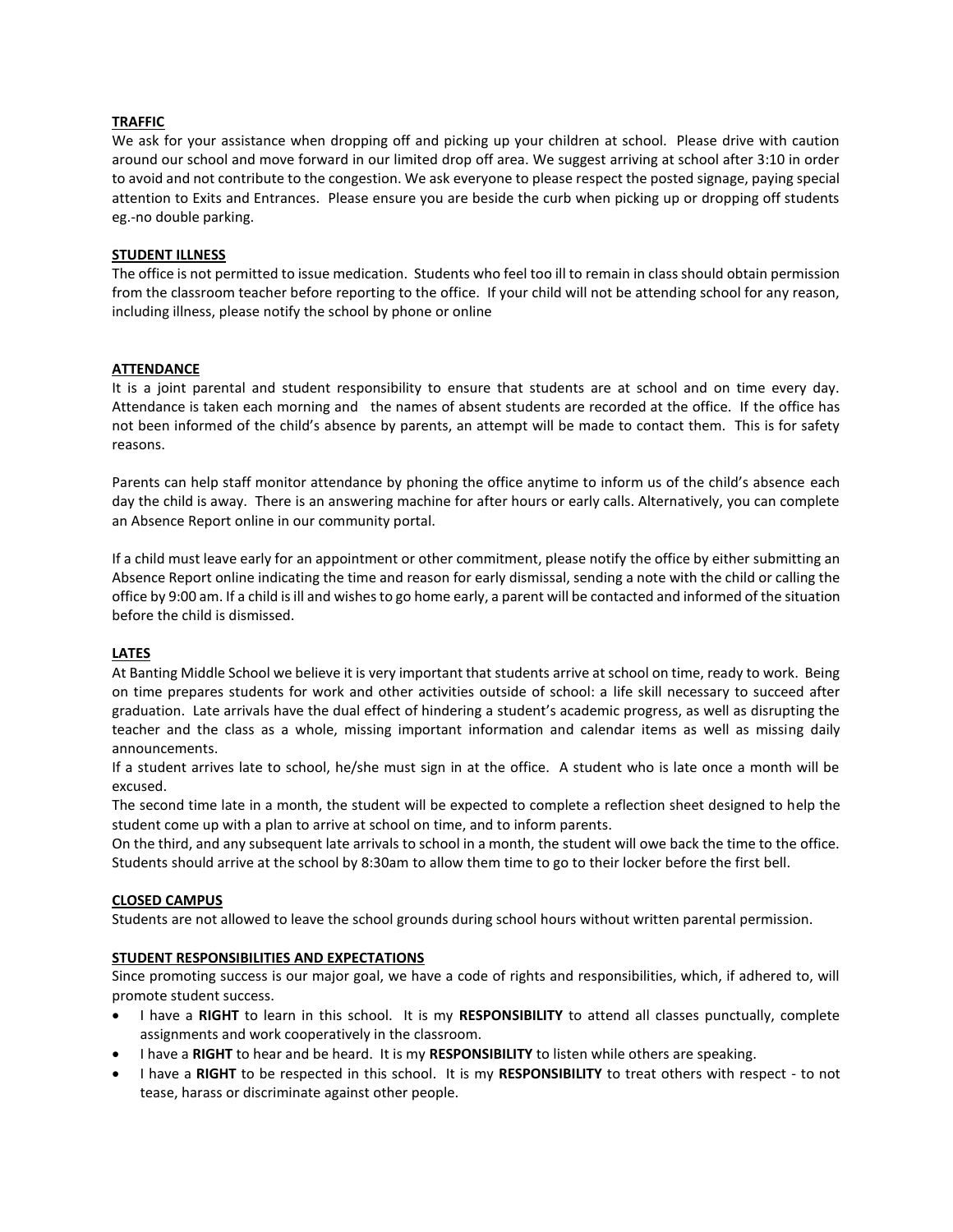- I have a **RIGHT** to be safe at school, and on the way to and from school. It is my **RESPONSIBILITY** to not threaten, intimidate or physically hurt anyone at school or on the way to or from school.
- I have a **RIGHT** to privacy and to my own personal space. It is my **RESPONSIBILITY** to respect the space of others, maintain school cleanliness and respect school property.

#### **SCHOOL BEHAVIOUR**

School boundaries will be clearly laid out at the first assembly. **Students are expected to follow boundary guidelines and stay within school property.**

- Students **may not** leave the school grounds without permission during the school day.
- All waste is to be placed in the appropriate place according to our recycling program.
- Students may play in the field and playground area, but **may not** play in the front of the school or side parking lots.
- Students **may not** play in the ravine.
- Students **must** follow the instructions of the noon hour supervisors.
- Bullying and rough play **will not** be tolerated.
- Smoking or vaping or possession of any said items is **not** permitted on or near school grounds.
- Gum is **not** allowed in school at any time.
- Skateboarding, scootering, biking and rollerblading is **not** allowed on school grounds.

#### **ASSEMBLY BEHAVIOUR**

School assembly programs will be presented throughout the year. They may include multi-media productions, speakers, and presentations by students, staff, parents, and professional performers from outside our community. At Banting Middle School we expect proper behavior in our assemblies. Procedures and behavioral expectations are as follows:

- Students are expected to **sit quietly with their class. Go to the washroom prior to an assembly** All waste is to be placed in the appropriate place according to our recycling program.
- Students are expected to **walk to and from assembly areas in a quiet and orderly manner and should be seated as quickly as possible.**
- Students are expected to be courteous. Appreciation is shown by applause rather than yelling, whistling, or shouting. **Derogatory sounds such as booing, chanting..etc. are not respectful and will not be tolerated.**
- To ensure a minimum amount of disturbance from the audience, students should **be alert to the person in charge of the program.**
- Students are to **remain seated throughout the program** until they are dismissed.

#### **BULLYING**

Unacceptable bullying behaviors include but are not limited to:

**Physical Bullying:** This type of bullying includes hitting and kicking a person, or taking/damaging another person's property.

**Verbal Bullying:** Verbal bullies use words to hurt or humiliate another person. Verbal bullying includes name calling, insulting, making racist comments and constant teasing.

**Relational Bullying:** Relational or relationship bullies try to convince their peers to exclude or reject a certain person or people from their group of friends. This type of bullying is linked to verbal bullying and usually occurs when children (most often girls) spread nasty rumours about others or exclude an ex-friend from the peer group.

**Reactive Victim:** Reactive victims straddle a fence of being a bully and being a victim. These bullies are impulsive and react quickly to intentional physical encounters. In some cases reactive victims begin as victims and become bullies as they try to retaliate.

**Cyber Bulling:** Using a technological device to intentionally hurt or humiliate another person ie. Facebook, snapchat, Tic Talk, Instagram, email, texting

**Sexual Bullying:** This includes gender putdowns. Sexual bullying also includes touching a person in a sexual way which makes them feel uncomfortable.

Banting Middle School has a zero tolerance policy for bullying. Bullying is any sustained, targeted behaviour that causes or creates pain or injury to another person.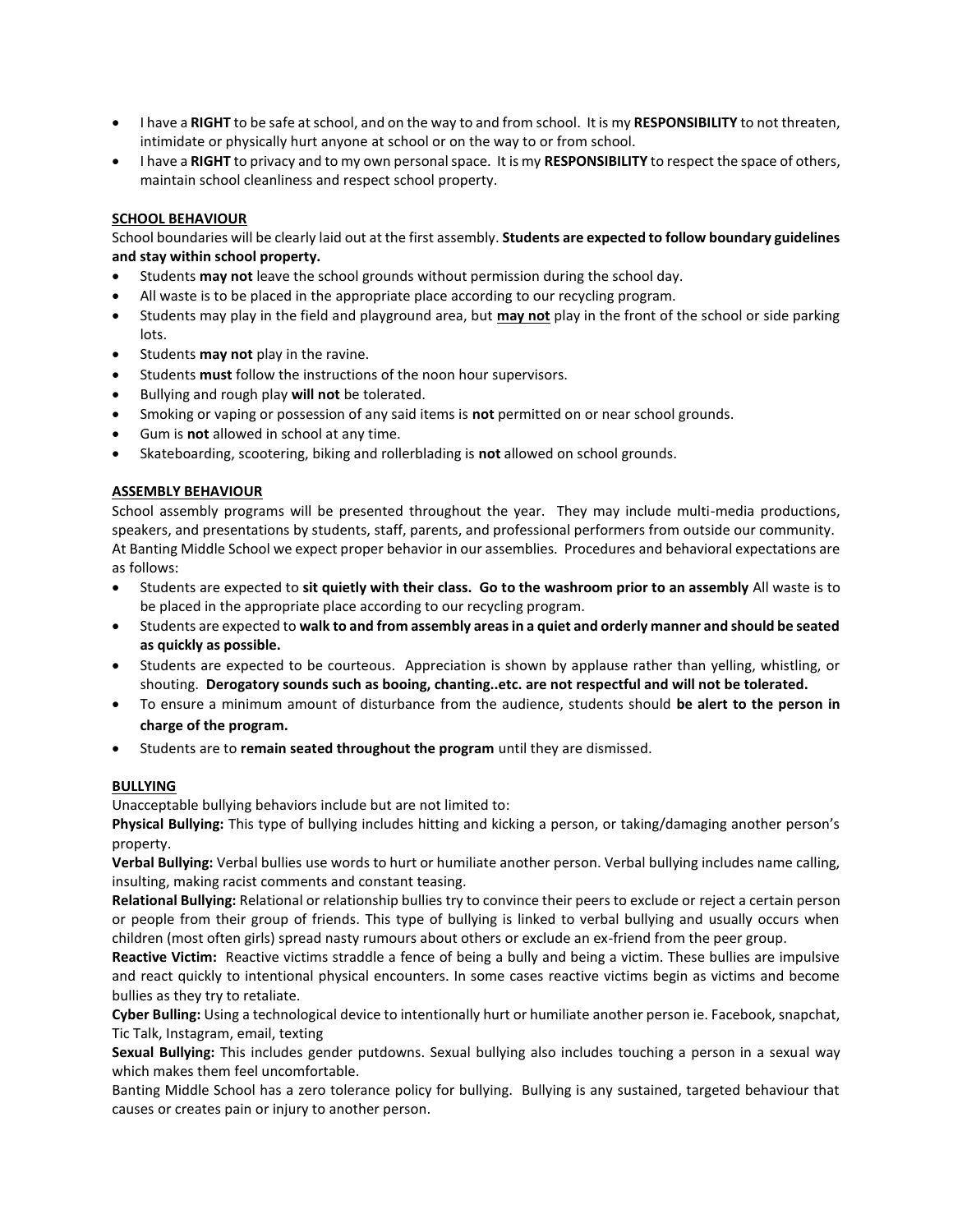#### **Characteristics of the Bully**

| 1. Thinks life is a one- way<br>street | My way is the right way. If I want to do something, it's right. If you want to do<br>something, it's probably wrong, unless I say you're right. |
|----------------------------------------|-------------------------------------------------------------------------------------------------------------------------------------------------|
|                                        |                                                                                                                                                 |
| 2. Has a disregard of injury           | I don't have to care what happens to anyone but me. I don't owe them. They owe                                                                  |
| to others                              | me.                                                                                                                                             |
| 3. Has unrealistic                     | I should be number one overnight. Winning is everything. If someone disagrees                                                                   |
| expectations                           | with me, they are putting me down.                                                                                                              |
| 4. Is always looking to take           | I'm not going to do any more than I have to. They should be glad I'm doing                                                                      |
| the easy way out                       | anything at all. I can always find a short cut. Too bad if they don't like it.                                                                  |
| 5. Believes lying is a way of          | I can get out of anything. My story is the right one. I can prove it, but I don't have                                                          |
| life                                   | to.                                                                                                                                             |
| 6. Refuses to accept                   | They're lying. That's not how it happened. It's not my fault.                                                                                   |
| responsibility for actions             |                                                                                                                                                 |
| 7. Has sense of superiority            | I'm going to go along with these guys 'cause I know they'll do things my way.                                                                   |
| over others.                           | What a bunch of wussies: I'm so much smarter than they are. I'm stronger and                                                                    |
|                                        | bigger.                                                                                                                                         |

#### **How to Handle a Bully**

| 1. Avoidance              | Know when to walk away.                                                              |
|---------------------------|--------------------------------------------------------------------------------------|
| 2. Humour                 | Use humour to defuse a bully who may be about to attack.                             |
| 3. Be assertive           | Tell the bully to "leave me alone!" Then walk away.                                  |
| 4. In general             | Seek out friendly children and build friendships with them.                          |
| 5. Give the right message | Avoid the victim stance by standing up straight, using good eye contact and a        |
|                           | loud clear voice.                                                                    |
| 6. Get help               | Tell an adult that you trust; a teacher, noon hour supervisor, counsellor, principal |
|                           | or vice-principal.                                                                   |

#### **SOLVES**

**S – Stop.** If you or someone else is in a conflict situation don't just let it happen or get worse. Make a choice to do something to stop it and *prevent* it from getting worse.

**O - Own it.** Ask yourself: Am I involved directly in this problem? Or am I involved indirectly? Either way, make a choice to own it on some level and take a stand. (Don't go for a ride on the 'SLED'. SLED is a useful acronym to remind us why people don't get involved. It stands for: S: scared; L: lazy; E: entertained; D: don't know what to do.)

**L – Look, Listen and Learn.** Try to find out what is going on by looking at facial expressions and body language. Find out what is happening and assess how serious it is so that you can do something.

**V – Verbalize.** Use your words. This is one of the most powerful ways to help problem solve. Some suggestions are: 'That's not cool'; 'Please stop'; 'You are forcing me to get some help'; or use distraction. If the problem is really serious, get some help from a trusted adult if at all possible.

**E – Evaluate.** Ask yourself the following questions: Are you satisfied with how you handled the problem? Are things alright now? How would you handle it differently next time? Do you need additional support?

**S- Seek advice or report if necessary.** Find some extra support by asking for some advice from a trusted adult or making a report to a trusted adult.

#### **STUDENT DRESS CODE**

At Banting, we promote a professional learning environment. We recognize that clothing is an avenue of personal expression, however, students are asked not to wear articles of clothing which display alcohol, drugs, or inappropriate content. Students whose clothing choices amount to degrees of nudity (e.g. exposed buttocks, midriff, pectorals, and breasts), will be asked to put on different attire. Modesty and respect is the guideline. Hats and hoods/hoodies are not permitted to be worn within the building. This permits the school to readily identify strangers and promotes face to face communication.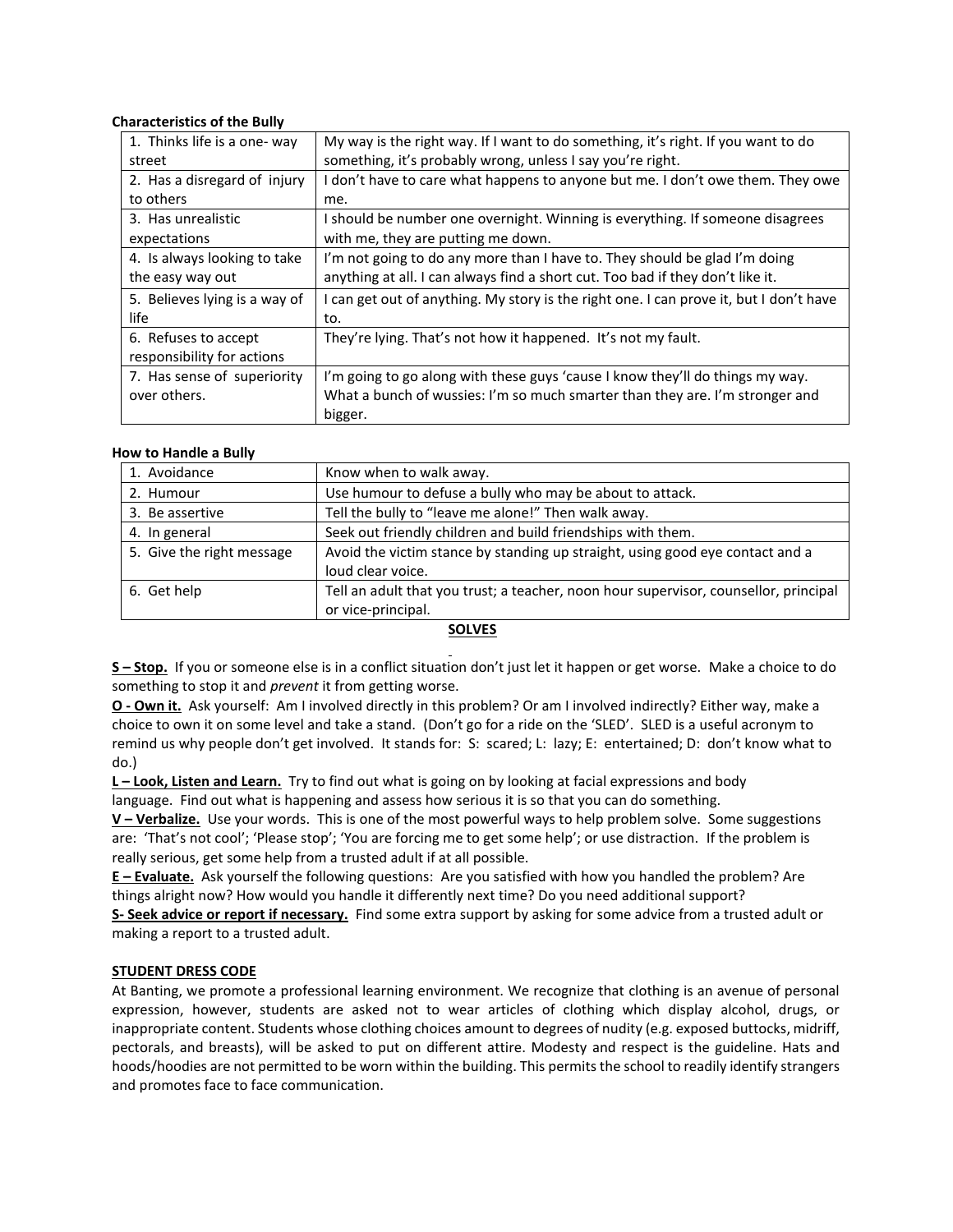#### **PEDS** (**Personal Electronic Devices – cell phones, iPods, iPads, MP3's, computers, electronic games) & BYOD**

At Banting, we understand PEDS are a part of everyday life, but it is important that they do not disrupt the learning environment. PED's will be permitted throughout the school (inside and outside) before and after school but must be in lockers during school hours. PED's should not be out between 8:38 – 3:00. This means no PED's out at nutrition break or lunch break. Classroom teachers may permit PED's in the classroom during classroom time or during breaks, under their supervision. This is the decision of each individual teacher and this must be respected. This means some classrooms or some areas may not permit PED's during certain times or at all.

PEDs should be used respectfully and responsibly. The content on a PED must be appropriate and any staff member can request to see or hear a PED at any time. For safety purposes, the volume level of the PED must be at a level that the individual using it can hear others around him/her in case of an emergency. PED's that are not connected to earphones or ear buds must be at a volume level that is quiet and does not disrupt others.

Banting is a BYOD school. We recognize that easy access to a computer can enhance students' learning. However, we recognize that just like pen and paper, computers are a tool. Internet safety and responsible use of a computer are part of the curriculum. The school has a limited number of computers for students who are unable to bring a computer to school. These will be signed out and are the students' responsibility until the end of the year. Misuse of the school computer will result in it being recalled. Regular consequences apply to BYOD devices. Students who are irresponsible, unsafe or engage in inappropriate behaviour while on their device during class time will have their access to the school Wi-Fi cut off.

#### **PICTURES OR RECORDINGS ARE NEVER TO BE TAKEN AT SCHOOL INCLUDING BEFORE AND AFTER SCHOOL.**

PEDs are NEVER to be present in washrooms or change rooms for ANY reason. Using a PED at Banting is a privilege. If it is abused, you may lose the privilege to have a PED at Banting. If PED use compromises the privacy or safety of a person at Banting, consequences can range from confiscation of the PED to suspension - or both.

#### THE SCHOOL IS NOT RESPONSIBLE FOR THE SECURITY OF PEDs AT ANY TIME.

#### **STUDENT TELEPHONE USAGE**

The office phone is available for student use during periods when classes are not in session. Calls are only to be made home to contact parents and should be as brief as possible. Students are required to get a phone permission slip or verbal permission from their teacher before they can use the office phone or classroom phone.

#### **STUDENT PICTURES**

The school picture program provides the school with student photos for our Emergency Preparedness Program. Students/Parents wishing to purchase color packs may do so at this time.

#### **LOCKS AND LOCKERS**

Each student will be assigned a locker and a lock. Lockers are the property of the school and the contents are subject to school supervision. Students may only use locks issued by the school. It is the students' responsibility to take care of their lockers and to ensure that their lock combination is kept secret. The school is not responsible for items lost from a locker. The school reserves the right to revoke locker privileges for neglect or abuse of the locker. If students lose or break their lock, there will be a new lock issued at a charge of \$5.00. Students may decorate the inside of the locker as long as it is in good taste and can be easily removed. Students are encouraged to bring a lock from home in order to safeguard their possessions in the P.E. change room.

#### **VALUABLES**

We encourage students to keep valuable items, including electronic devices, at home. The school will not be responsible if items are lost or stolen.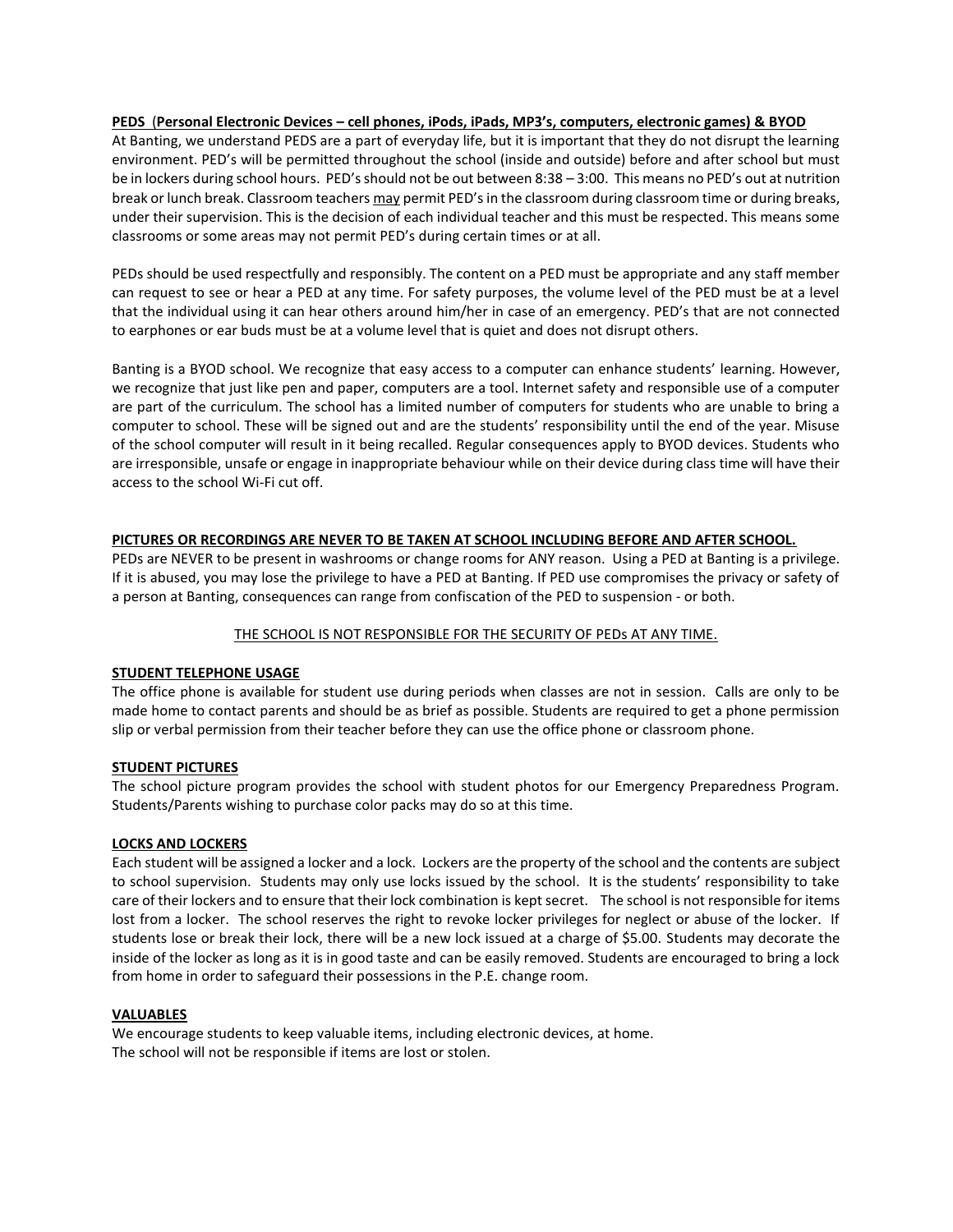#### **GYM CHANGE ROOMS**

The gym change rooms are only for students who need to change into their gym clothes for PE. **It is important to remember to never bring and leave any valuables into the gym change rooms.**

#### **MULTI – PURPOSE ROOM**

The MP Room area is available for students who need to heat their lunch in the microwaves, or require hot water for their soup/noodles. Each team has a common area that has a hot water urn and two microwaves.

#### **BREAKFAST PROGRAM AND LUNCH PROGRAM**

Banting offers a breakfast program from 8:10 – 8:30 AM and lunch from 12:15 – 12:45PM for identified students. If you require this support, please contact the Banting office.

#### **VENDING MACHINES**

Beverage dispensers for water, fruit juices, and healthier snacks are available. Machines are to be used at your own risk as different companies service these machines. Students may only use the machines in the morning, at nutrition break, at lunch-time and after school, not during or between classes.

#### **LUNCH DELIVERIES**

Lunch deliveries by outside agencies, eg: Skip the Dishes, Uber Eats or pizza deliveries is not permitted.

#### **COUNSELLOR**

The counsellor's role in assisting students is multifaceted. The main areas are: counselling, consultation, coordination and education. The youth worker works closely with the Counsellor to assist with any problem students might be experiencing, as well as liaising with home.

#### **STUDENT SERVICES**

Banting Middle School, in keeping with the inclusionary model, integrates all students into grade appropriate teams. Students' individual needs are met within the classroom environment by classroom teachers, student support teachers and special education assistants. Students receive help in areas of specific weakness, as well as with course work and homework when needed. This additional support may take place within the regular classroom or may be delivered on a "pull out" basis.

#### **STUDENT EVALUATION AND REPORTING**

#### **Formal reporting**:

This reporting occurs three times during the year and will include:

- Anecdotal teacher comments
- We assess progress utilizing the Performance Scales

Exploratory classes will issue a separate report at the end of each of the four or five exploration periods. These will be sent home at the end of each academic term. As of 2021, all report cards are now posted on the SD43 Portal and are accessed by computer via an account you create. This account continues on to secondary school.

#### **Informal Reporting:**

There will be two informal reports during the year. Other forms of communication to parents may include telephone calls, letters or interviews by teachers, counsellors and/or administrators.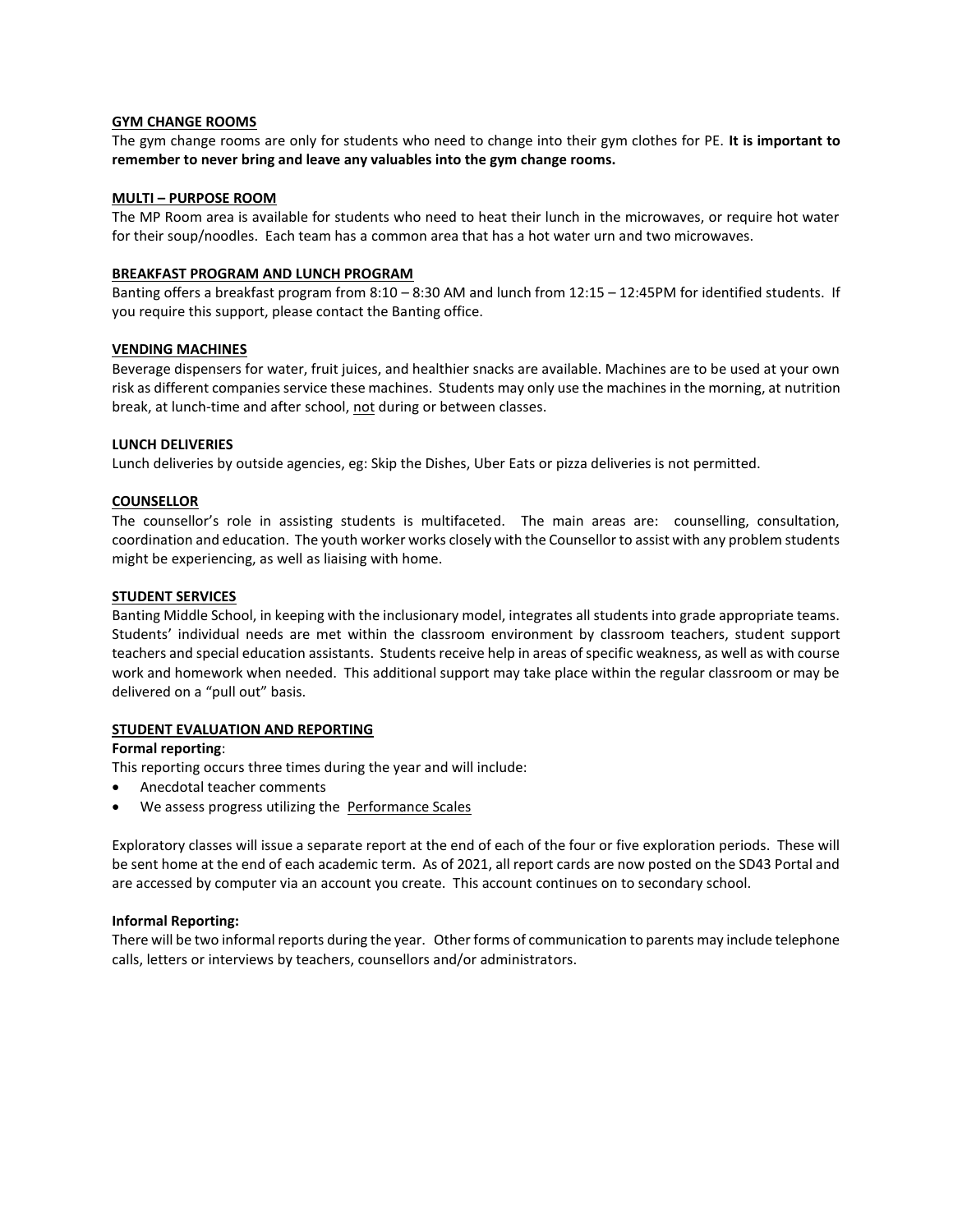#### **REPORTING STUDENT PROGRESS Performance Scales**

**Emerging**: The student demonstrates an initial understanding of the concepts and competencies relevant to the expected learning.

**Developing**: The student demonstrates a partial understanding of the concepts and competencies relevant to the expected learning.

**Proficient**: The student demonstrates a complete understanding of the concepts and competencies relevant to the expected learning.

**Extending**: The student demonstrates a sophisticated understanding of the concepts and competencies relevant to the expected learning.

#### **Parent/Teacher Conferences:**

Early Dismissal days are scheduled to facilitate conferences between parents and teachers. Teachers will communicate with parents if a conference is needed outside these scheduled dates. You are encouraged to contact the teachers whenever you have a concern about your child's progress.

#### **BANTING SERVICE AWARD**

Each term, students who volunteer 7 hours within the school are awarded the BSA - Banting Service Award. This is done through 7 hours of community service work in the school per semester. Students can get the forms at the office and are responsible for recording their hours and having the supervisory staff member sign. Completed forms are to be handed in to homeroom teacher one week before the end of term.

#### **P.E. REQUIREMENTS**

All students must have proper PE clothing. This includes shorts, a T-shirt, and running shoes that are different from clothing worn the rest of the school day. Students are encouraged to bring a lock from home they may use during their PE block. Students will get the opportunity to purchase Banting PE clothing in the fall but should have other clothing available until it arrives. Students who are unable to participate in PE classes must bring a note from home. If a student is unable to participate for an extended period of time s/he must bring in a medical statement. Students who are unable to participate in classes will be expected to complete alternate assignments.

#### **ATHLETICS AND EXTRA-CURRICULAR ACTIVITIES**

Banting Middle School is proud to sponsor many exciting extracurricular and intramural activities. All students and staff are encouraged to participate. Depending on volunteer coaches and sponsors, we hope to offer all, or most, of the following activities:

> **FALL** Cross Country Running, Volleyball, Swimming

> > **WINTER**

Basketball, Wrestling

**SPRING**

Track & Field, Badminton, Rugby

Students who take part in extra-curricular teams will be charged between \$5 - \$10.00 per sport, depending on the sport, to cover operational costs such as referees, jerseys, tournament, and association fees. This will be collected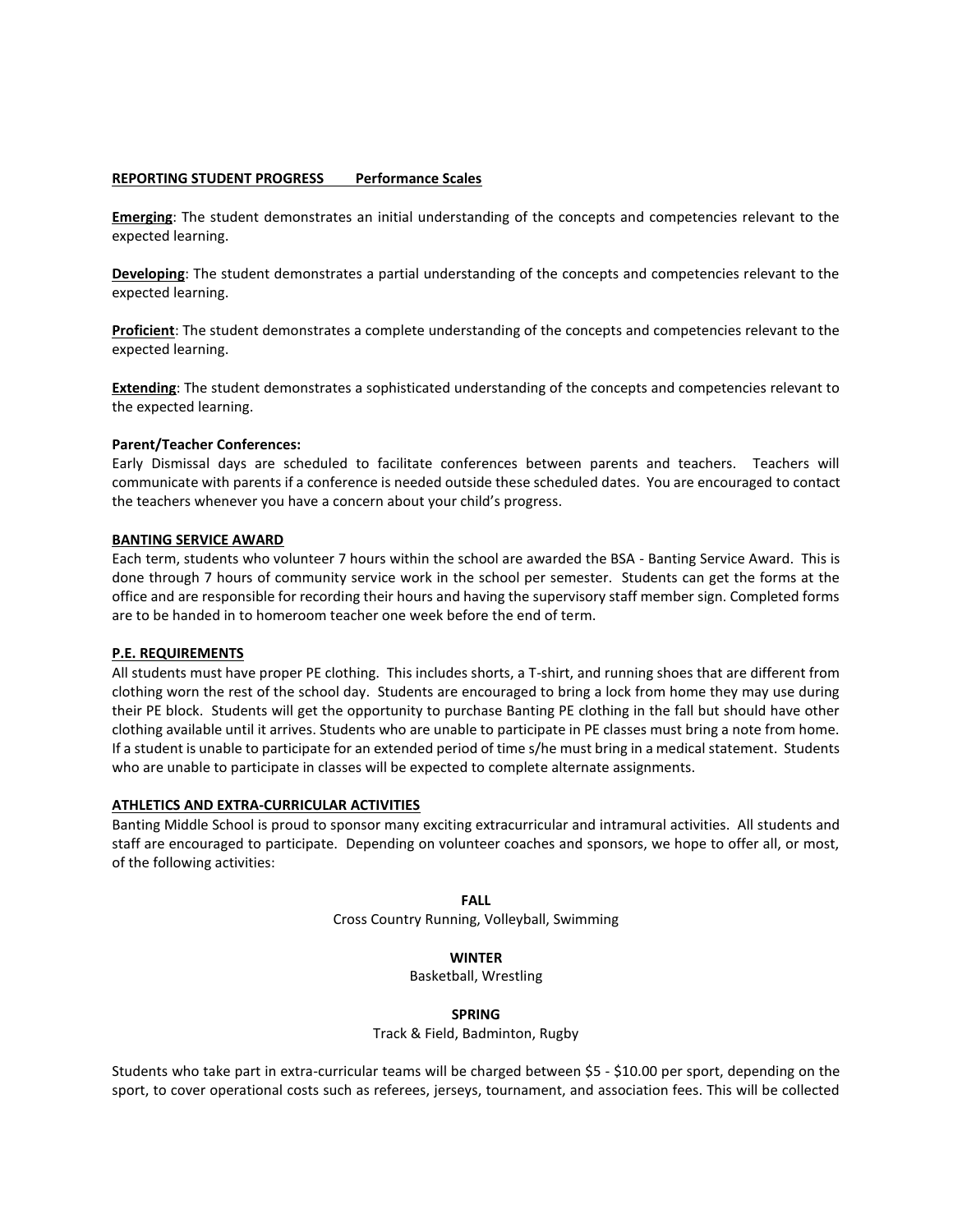by each coach at the beginning of the sport's season. Ski and Snowboard Club, when offered, is generally in January/February.

# **1. District Code of Conduct – Policy 17**

The Board believes it has a responsibility to establish expectations of students as part of its governance role for the District. The Board further believes that the responsibility for student discipline in school is shared among students, staff and parents. Students have a responsibility to respect the rights and dignity of others and to become actively and productively involved in their own academic learning and social growth. Educators are responsible for establishing a positive school climate in which structure, support and encouragement assist the students in developing a sense of self-discipline and responsibility. Parents are responsible for establishing a positive learning atmosphere in the home, knowing school policies and procedures, supporting the school in the enactment of these policies and procedures, and encouraging their children to understand and respect these policies and procedures. To support these aims, the Board has established a District Code of Conduct for Students, which shall be followed in all schools.

Specifically: The Board believes that appropriate student conduct, based on respect for oneself, respect for others, and respect for property is essential to the development of responsible citizens. To this end students are expected to:

- be aware of and obey all school rules
- attend classes punctually and regularly
- work cooperatively and diligently at their studies and with home assignments
- respect the rights of all persons within the school including peers, staff and parents
- respect the legitimate authority of the school staff
- respect the school's physical school facilities
- respect the ethnic diversity of our school community
- behave in a safe and responsible manner at all times
- not threaten, harass, bully, intimidate or assault, in any way, any person within the school community
- not be in possession or under the influence of drugs and/or alcohol

# **2. Violence, Intimidation and Possession of Weapons - Policy 18**

The Board believes that schools are purposeful places where students and staff must be able to work, learn and play without the threat of physical or psychological harm. Schools are characterized by sensitivity and respect for all individuals, an environment of non-violence, clear student behavioral expectations and disciplinary practices that are enforced consistently and fairly. The Board acknowledges its role in providing secure learning environments which are safe from threats, violence or intimidation.

Student Threat Assessment Protocol: A student threat assessment will be initiated by the school's multidisciplinary Violent Threat Risk Assessment (VTRA) team when behaviour includes, but is not limited to serious violence, or violence with intent to harm or kill, verbal/written threats to harm/kill others, internet/social media threats to harm/kill others, possession of weapons (including replicas), bomb threats and fire-setting.

# **3. Closure of Schools for Extreme Weather Conditions – AP 132**

In the case of extreme weather conditions, the Superintendent or designate has authority, on behalf of the Board, to temporarily close a school.

Procedures: As a general expectation, parents are to be advised that schools are open. If parents believe the local conditions are unsafe, they may keep their child at home or arrange his/her early dismissal. If schools are to be closed before classes begin, an announcement will be made by 6:30 a.m. on the school district website and school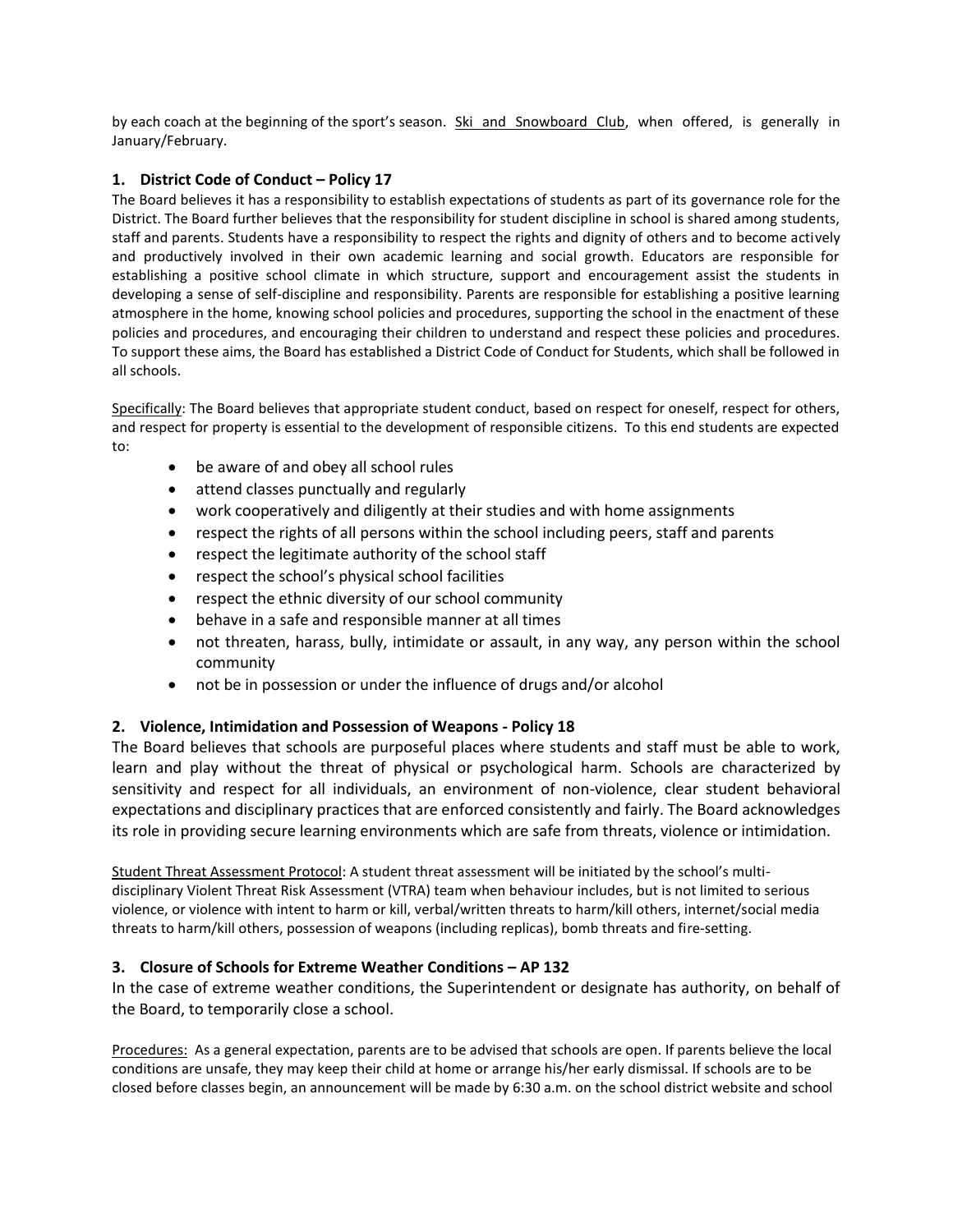websites. Announcements may also be made on School District 43 (Coquitlam) (SD43) social media and local radio stations. For more information visit[: www.sd43.bc.ca/NewsEvents/Pages/EmergencyInformation.aspx.](http://www.sd43.bc.ca/NewsEvents/Pages/EmergencyInformation.aspx)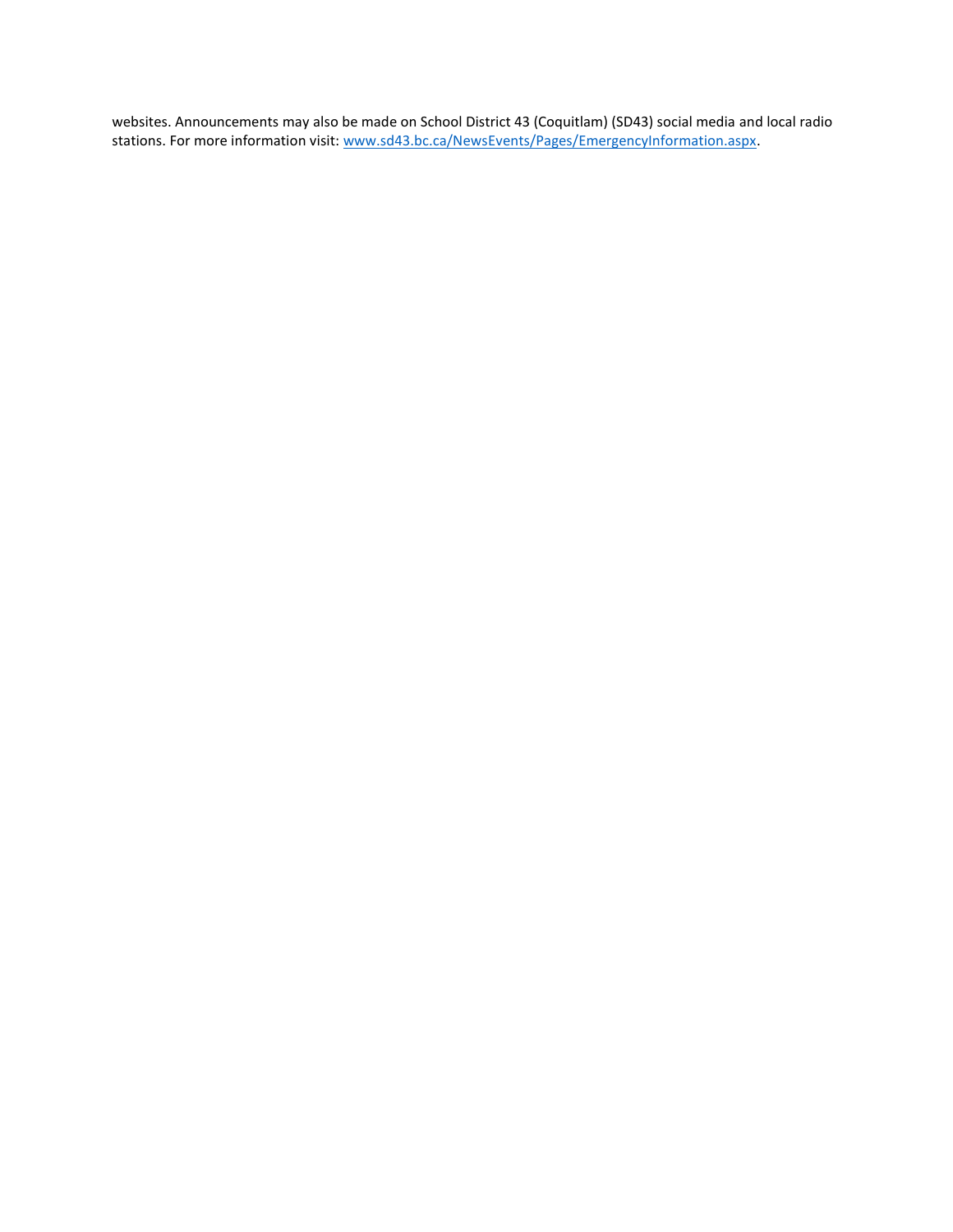#### **4. Digital Responsibility for Students – AP 140-2**

The District endorses the provision of district-wide network and Internet services to support student learning. While there are many benefits, there is also potential for misuse. Students are not permitted to create, distribute or access any material which is not suitable for classroom learning.

When using technology, district electronic mail (email) services, social networking, collaboration, blogging, media sharing tools, in relation to their role, students and staff are expected to act as appropriate digital citizens as laid out in the procedures.

#### **5. Tobacco and Vapour Products Free Environment – AP 171**

All school property is designated "tobacco and vapour product free". Therefore, every person, including a student, employee or visitor, is prohibited from smoking, using tobacco or vapour products of any kind, or holding lighted tobacco on school property at any time, including non-school hours.

#### **6. Race Relations – AP 205**

The District acknowledges the challenge of becoming responsive to the needs of a pluralistic society and affirms that the racial, ethno-cultural, linguistic and religious diversity of its students, staff, and community is a source of enrichment and strength for Canada.

As an educational institution, the District has a special responsibility to develop positive values, attitudes, knowledge and practices by developing a framework which will promote and support equity, justice and access to all.

#### **7. Formal Intervention and Suspension of Students – AP 355**

The effective management of student discipline is a necessity in establishing safe, caring and orderly school environments that foster student learning needs. When student misconduct occurs, the school and district must respond fairly, quickly, and effectively, imposing a disciplinary consequence that is appropriate to the circumstances and that reinforces for the student involved and students generally, appropriate standards of student behavior.

The Principal has overall responsibility for the maintenance of student discipline and school rules. Under the general supervision of the Superintendent and subject to administrative procedures, a Principal and/or Vice Principal has the authority to suspend or remove a suspension imposed on a student.

# **8. Personal, Discriminatory, and Sexual Harassment – AP 356**

The District recognizes the right of all students and staff members to learn and work in an environment free from personal, discriminatory or sexual harassment. The District, all staff members, students and people within school communities shall have a responsibility to promote, monitor and maintain learning environments and workplaces that are free from harassment, fear and discrimination.

# **9. Resolution of Student or Parent School Concerns – AP 380**

The District encourages students and/or parents to discuss their questions or concerns regarding the education of their children with school personnel as early and as directly as possible.

Procedures: Students or parents who disagree with or wish to question decisions or actions that are taken by teachers and/or administrators are expected to seek a resolution by pursuing the following steps: